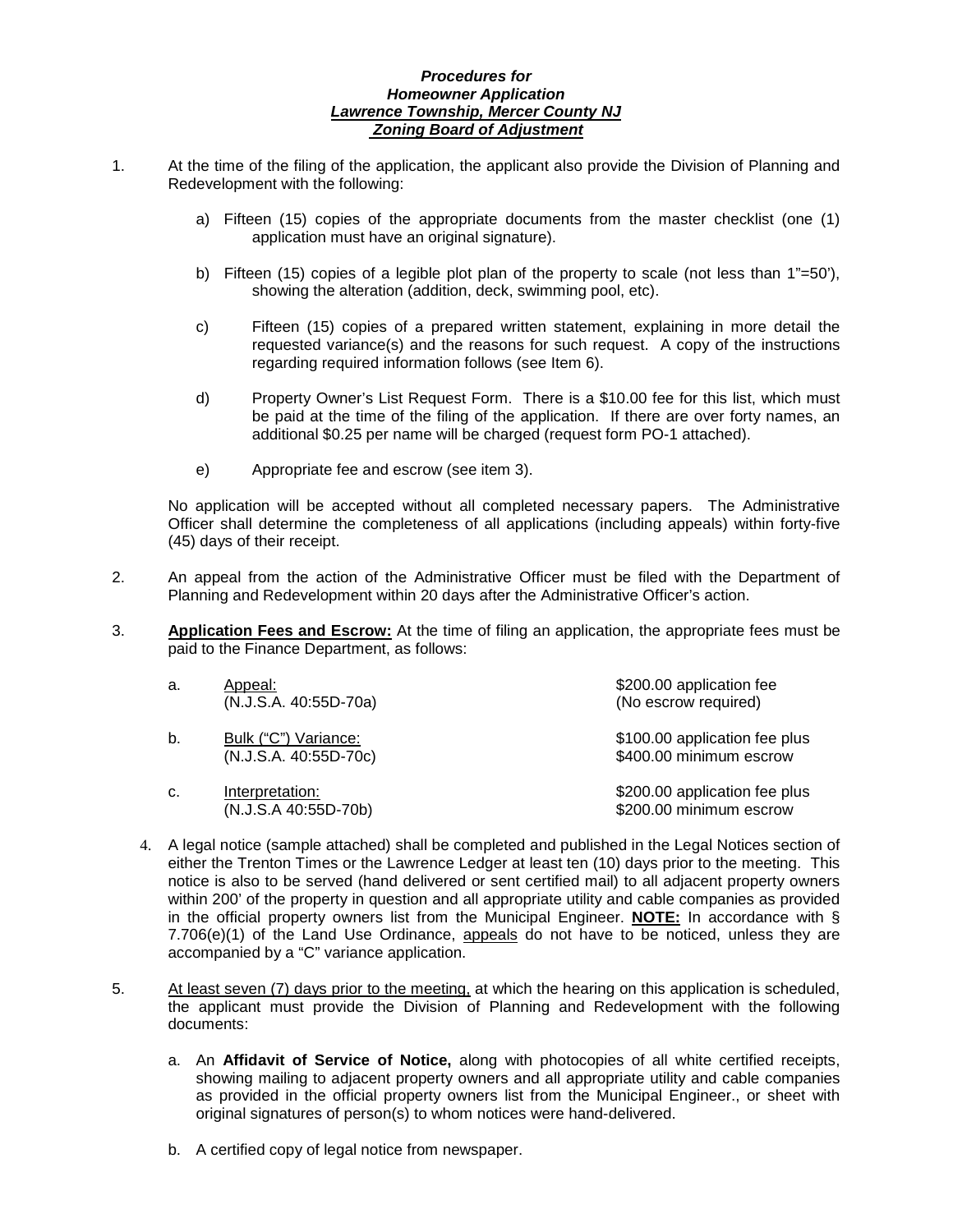- 6. The Zoning Board of Adjustment will expedite consideration of individual homeowner "C" variance applications. To provide the Board with a clear understanding of the project, a written statement should be attached to the application with the following information.
	- a. Describe the property, existing structures and surrounding properties and structures.
	- b. Explain the type of variance requested and the reason the variance is needed. For example, a rear yard setback variance is needed to permit construction of an addition to the existing dwelling. The addition will intrude into the required 35' rear yard setback by 9'. The addition is needed to upgrade the living area of the dwelling to accommodate a growing family.
	- c. Explain any exceptional conditions or circumstances.
	- d. Provide reasons for granting the variance in accordance with Municipal Use Law. The statutory standards for the Zoning Board of Adjustment granting a "C" variance are as follows:

# Motion on Findings

- Hardship: (Type 1) 1.a. exceptional narrowness, shallowness or shape of a specific property, or
	- 1.b. exceptional topographic conditions or physical features uniquely affecting a specific piece of property, or
	- 1.c. an extraordinary or exceptional situations uniquely affecting a specific piece of property or the structures lawfully existing thereon,

Such that the strict application of any zoning regulation would result in a peculiar and exceptional situation, and undue hardship would be placed upon the owner of such property.

or

Flexible: (Type 2) the purposes of the Municipal Land Use Law would be advanced by a deviation from the Land Use Ordinance requirements and the benefits of the deviation would substantially outweigh any detriment.

For either Type (1) or Type (2) variances, the Zoning Board must also find that there is not substantial detriment to the public good or substantial impairment to the Land Use Ordinance or zone plan.

The statutory standards for the Zoning Board to **deny** a "C" variance are as follows:

- 1. Substantial detriment to the public good, or
- 2. Substantial impairment to the intent of the Land Use Ordinance or zone plan, or
- 3.a The benefits of the deviation do not substantially outweigh the detriment, and
- 3.b No undue hardship or exceptional practical difficulties would result from strict application of the zoning regulation.

Providing the above information prior to the hearing will save time for the individual homeowner and the Zoning Board, which translates to a saving of money to both the homeowner and the Township. Questions with regard to this procedure should be directed to the Administrative Officer at 609/844-7076.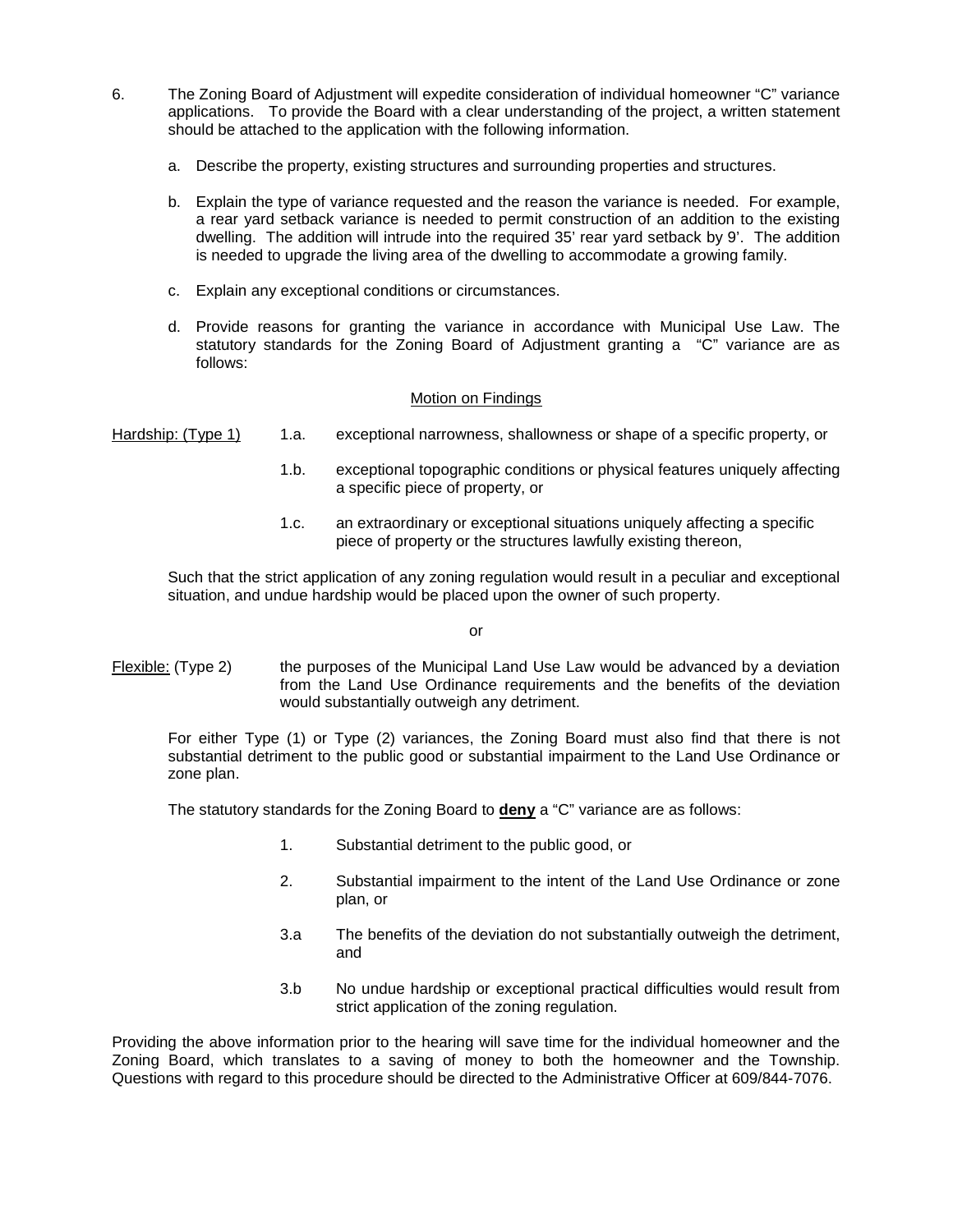# **Township of Lawrence Mercer County NJ Department of Community Development**

# *Property Owner's List Request Form*

| TO:        | Department of Engineering |                                                          |                                                         | Date |
|------------|---------------------------|----------------------------------------------------------|---------------------------------------------------------|------|
|            |                           | Please prepare a list of property owners within 200' of: |                                                         |      |
|            |                           |                                                          | Tax Map Page(s)                                         |      |
|            |                           |                                                          | Application No.                                         |      |
| Applicant: | Name:                     |                                                          |                                                         |      |
|            | Address:                  |                                                          |                                                         |      |
|            | Phone No.:                |                                                          |                                                         |      |
|            | E:mail:                   |                                                          |                                                         |      |
| Contact:   | Name:                     |                                                          |                                                         |      |
|            | Address:                  |                                                          |                                                         |      |
|            | Phone No.:                |                                                          | <u> 1989 - Johann Stein, marwolaethau a bhann an t-</u> |      |
|            | E-mail:                   |                                                          |                                                         |      |

The above list is requested to be provided by the Department of Engineering within seven (7) days as per Ordinance requirements.

-------------------------------------------------------------------------------------------------------------------------------

Please Mail Request to: Township of Lawrence Department of Engineering 2207 Lawrence Road P O. Box 6006 Lawrenceville NJ 08648

Please Note: There is a \$10.00 charge for the list. If the list is over forty (40) names, an additional \$0.25 per name will be charged. No list or recheck of same will be released until the required fee is paid.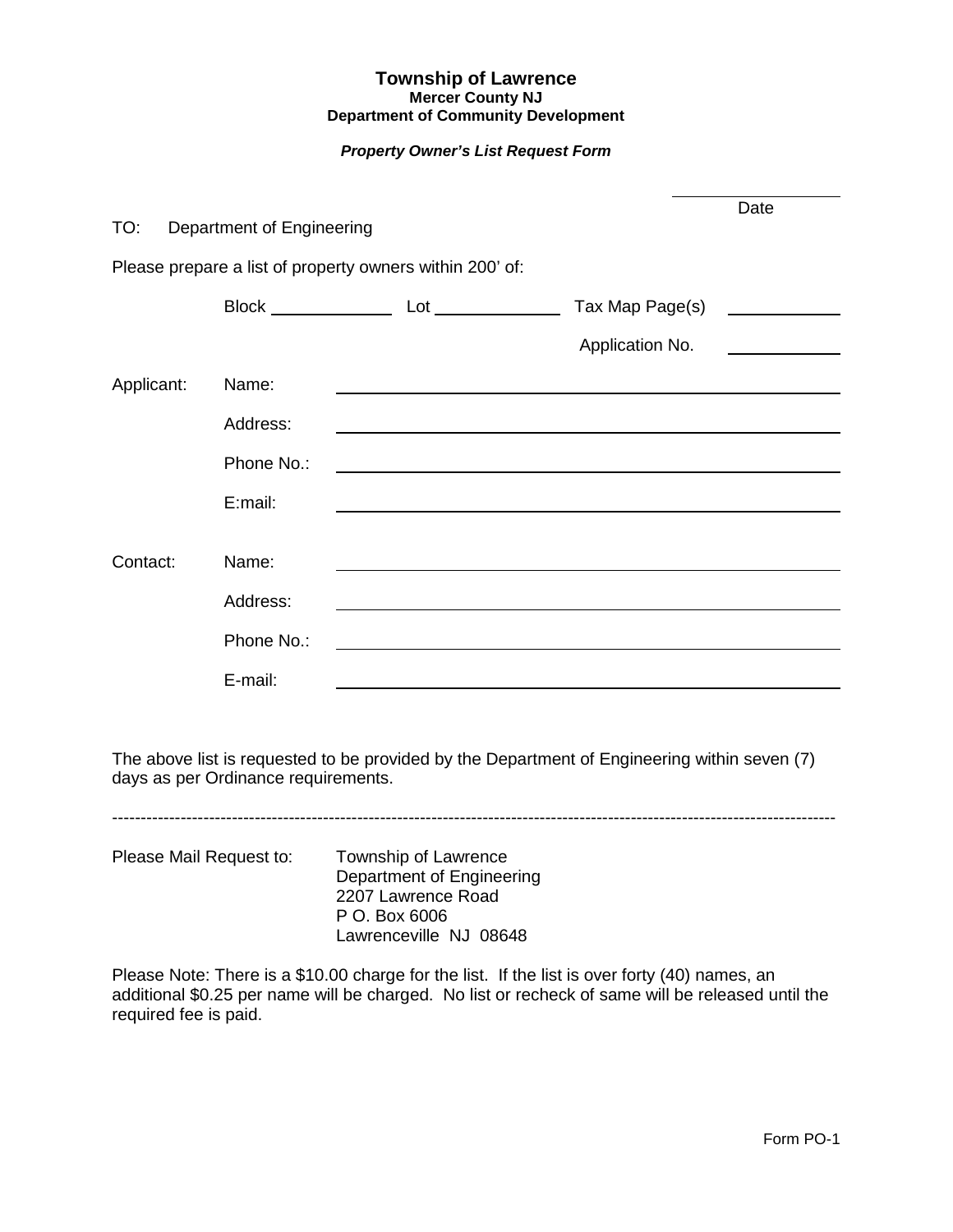# **NOTICE TO APPLICANTS**

Lawrence Township would like to offer applicants an explanation of our escrow accounting system so that they may better understand our practices prior to filing an application with our Zoning or Planning Board.

There are two cost components to the application submission  $-$  the application fee and the escrow deposit. The application fee is a non-refundable charge to cover direct administrative expenses.

The escrow deposit is authorized by State law and is established to cover the costs of professional services including engineering, legal, planning and other expenses connected with the review of an application and the appearance before the Zoning or Planning Boards. Some professional services are provided by in-house staff and other services by outside consultants. The law provides that the costs of outside consultant services are recovered in full and in-house staff services are recovered at double the staff member's hourly compensation. The initial escrow deposit established by Lawrence Township is almost always less than the Township's cost to complete the application process. When an escrow account is depleted, the applicant must replenish the account.

The Township sends invoices quarterly on escrow accounts. Please be advised; however, that any charges in excess of the escrow deposit must be paid in full at each of the following stages – before plans are approved, before a building permit is issued, and before a Certificate of Occupancy is issued.

We hope that this assists you in understanding the costs associated with the application process. If you need further assistance, please contact the Administrative Officer at 609/844-7076.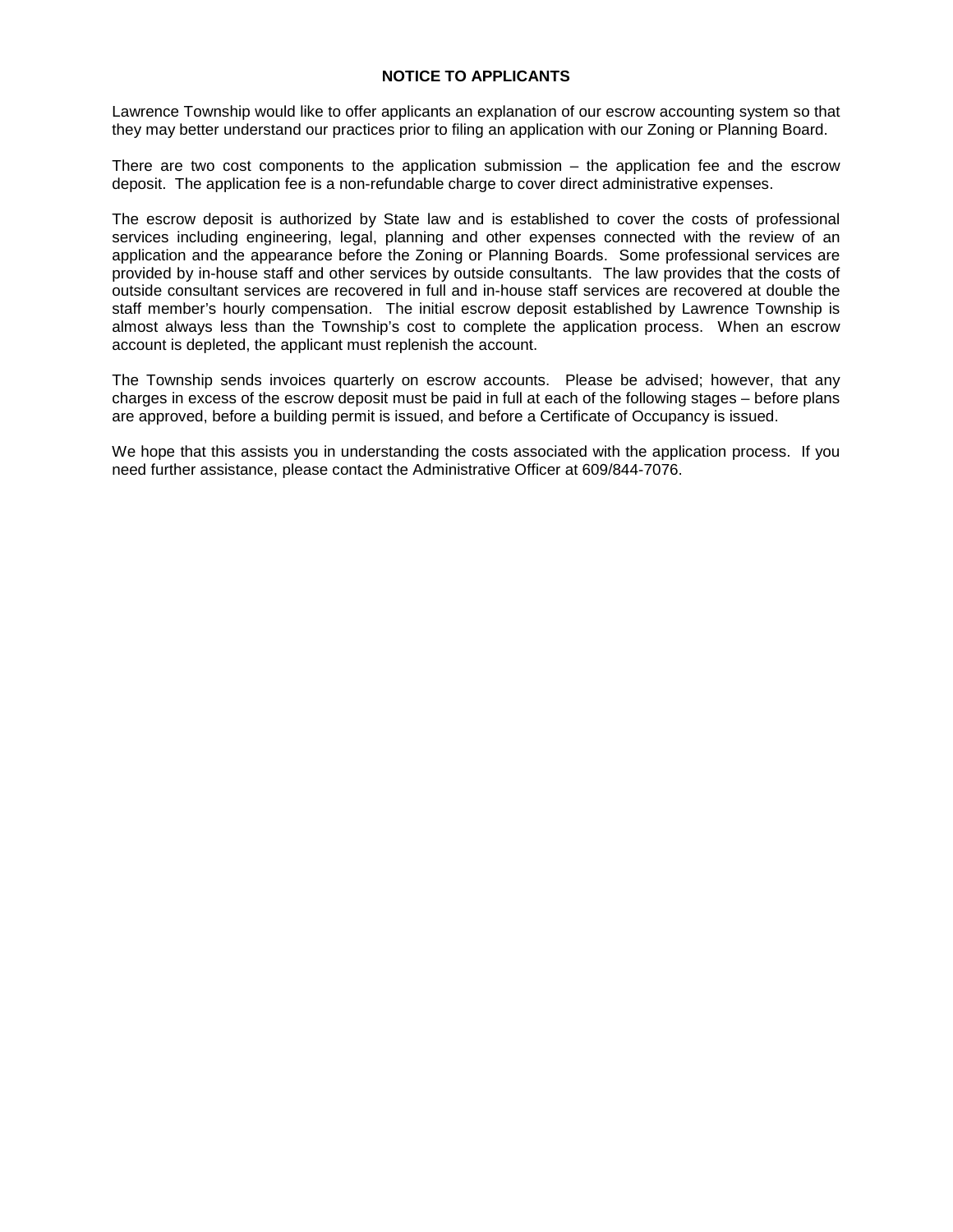### Township of Lawrence **Application No.** \_\_\_\_\_\_\_ **Mercer County NJ Department of Community Development**

# **Land Use Application Master Checklist**

|  | Name of Applicant:                                                                                                                                                                                                                                                                                                                                                          |                                                                                                                    |
|--|-----------------------------------------------------------------------------------------------------------------------------------------------------------------------------------------------------------------------------------------------------------------------------------------------------------------------------------------------------------------------------|--------------------------------------------------------------------------------------------------------------------|
|  | <b>Required for all applications:</b>                                                                                                                                                                                                                                                                                                                                       | <b>Complete form:</b>                                                                                              |
|  | General Information<br>Certifications<br>Taxpayer Identification number & certification                                                                                                                                                                                                                                                                                     | Form G-1<br>Form C-1<br>IRS form W-9                                                                               |
|  | Type of approval sought (check all as appropriate):                                                                                                                                                                                                                                                                                                                         |                                                                                                                    |
|  | Appeal from decision of Administrative Officer<br><b>Bulk Variance (parcel)</b><br>Bulk Variance (signage)<br><b>Bulk Variance (homeowner)</b><br><b>Conditional Use</b><br>Informal<br>Interpretation<br>Lot Consolidation<br>Site Plan, Informal<br>Site Plan, Waiver<br>Site Plan, Minor<br>Site Plan, Preliminary Major<br>Site Plan, Final Major<br>Subdivision, Minor | Form A-1<br>Form B-1<br>Form B-2<br>Form B-3<br>N/A<br>N/A<br>N/A<br>N/A<br>N/A<br>N/A<br>N/A<br>N/A<br>N/A<br>N/A |
|  | Subdivision, Preliminary Major                                                                                                                                                                                                                                                                                                                                              | N/A                                                                                                                |
|  | Subdivision, Final Major                                                                                                                                                                                                                                                                                                                                                    | N/A                                                                                                                |
|  | Use Variance                                                                                                                                                                                                                                                                                                                                                                | Form U-1                                                                                                           |
|  | Other (specify)                                                                                                                                                                                                                                                                                                                                                             | N/A                                                                                                                |
|  | List all accompanying material:                                                                                                                                                                                                                                                                                                                                             |                                                                                                                    |

Description Number Submitted

# **List name & address of all expert witnesses expected to testify:**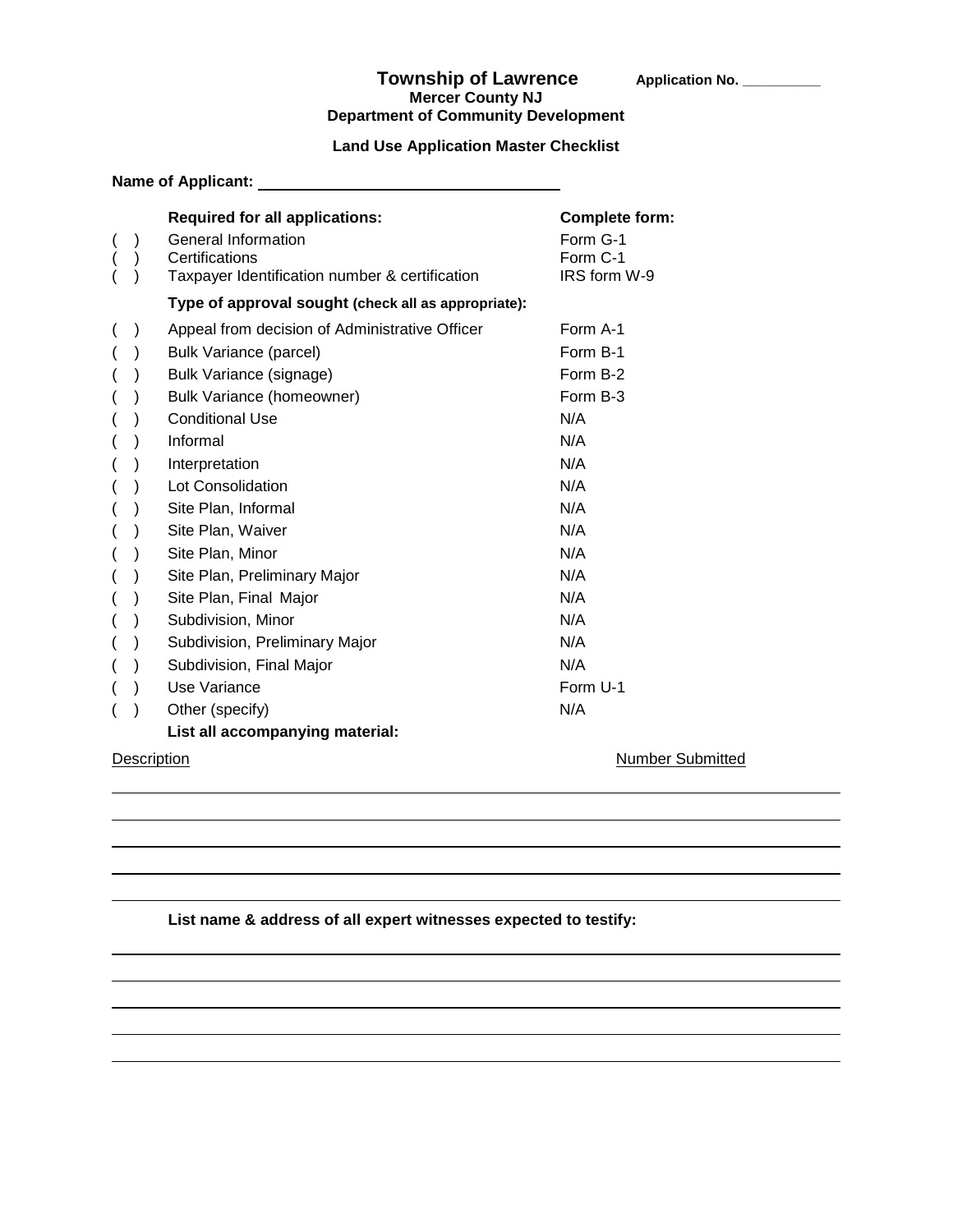| <b>Township of Lawrence</b>                |
|--------------------------------------------|
| <b>Mercer County NJ</b>                    |
| <b>Department of Community Development</b> |

**Application No. \_\_\_\_\_\_\_\_\_\_** 

*General Information* **1. Applicant:** Name Phone Address Fax Email **2. Owner of land (as shown on current tax records):** Name Phone Address Fax Email **3. Attorney (where applicable):** Name <u>example and the set of the set of the set of the set of the set of the set of the set of the set of the set of the set of the set of the set of the set of the set of the set of the set of the set of the set of the se</u> Address Fax **4. Engineer (where applicable):** Name <u>example and the set of the set of the set of the set of the set of the set of the set of the set of the set of the set of the set of the set of the set of the set of the set of the set of the set of the set of the se</u> Address Fax <u>Email Communications and the Benail Communications and the Benail Communications and the Benail Communications</u>

**5. If the applicant is a corporation or partnership, list the names and addresses of all stock holders or partners owning a 10% or greater interest in said corporation or partnership in accordance with P.L.1977 Ch.336.**

| <b>Location of Land:</b> |           |               |
|--------------------------|-----------|---------------|
|                          | Block(s)  | Tax Map pg(s) |
|                          | Street(s) |               |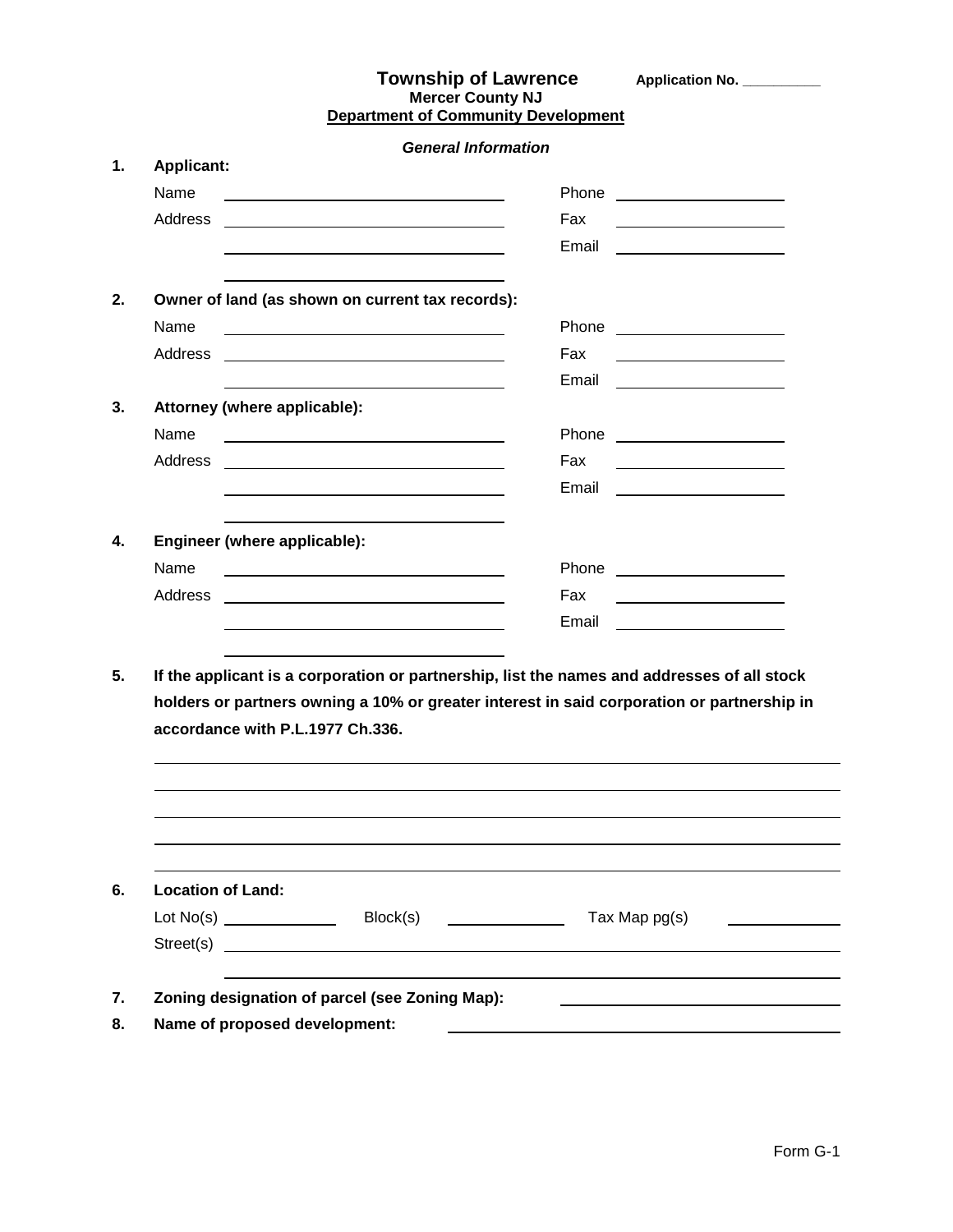### **Township of Lawrence** Application No. \_\_\_\_\_\_\_\_\_ **Mercer County NJ Department of Community Development**

#### *Certifications*

## **Certification of applicant:**

I/we do hereby certify that all statements made herein and in any documents submitted herewith are true and accurate.

| Applicant's signature | ่⊃at∈ |  |
|-----------------------|-------|--|
|                       | วลte  |  |

#### **Owner's consent to filing of application:**

If the applicant is not the owner of the property, have owner sign below or file with the application a letter signed by the owner consenting to the application.

I am the current owner of the subject property and am aware of and consent to the filing of this application.

| Owner's signature | $12+$ |  |
|-------------------|-------|--|
|                   | י הו  |  |

#### **Acceptance of reasonable review & inspection costs:**

I/we do hereby agree to pay all reasonable costs for professional review of the plan(s) and material submitted herewith and for subsequent township inspection of any improvements to be constructed in connection therewith or future bond releases, where such inspection is required.

| Applicant's signature | Date |  |
|-----------------------|------|--|
|                       | Date |  |

#### **Authorization for township officials to enter upon property:**

I/we do hereby grant authorization to township officials, including Planning or Zoning Board members, to enter upon the subject property for the purpose of inspection related to this application.

Owner's signature Date Date Communication of the Date Date Date Date Date Date Date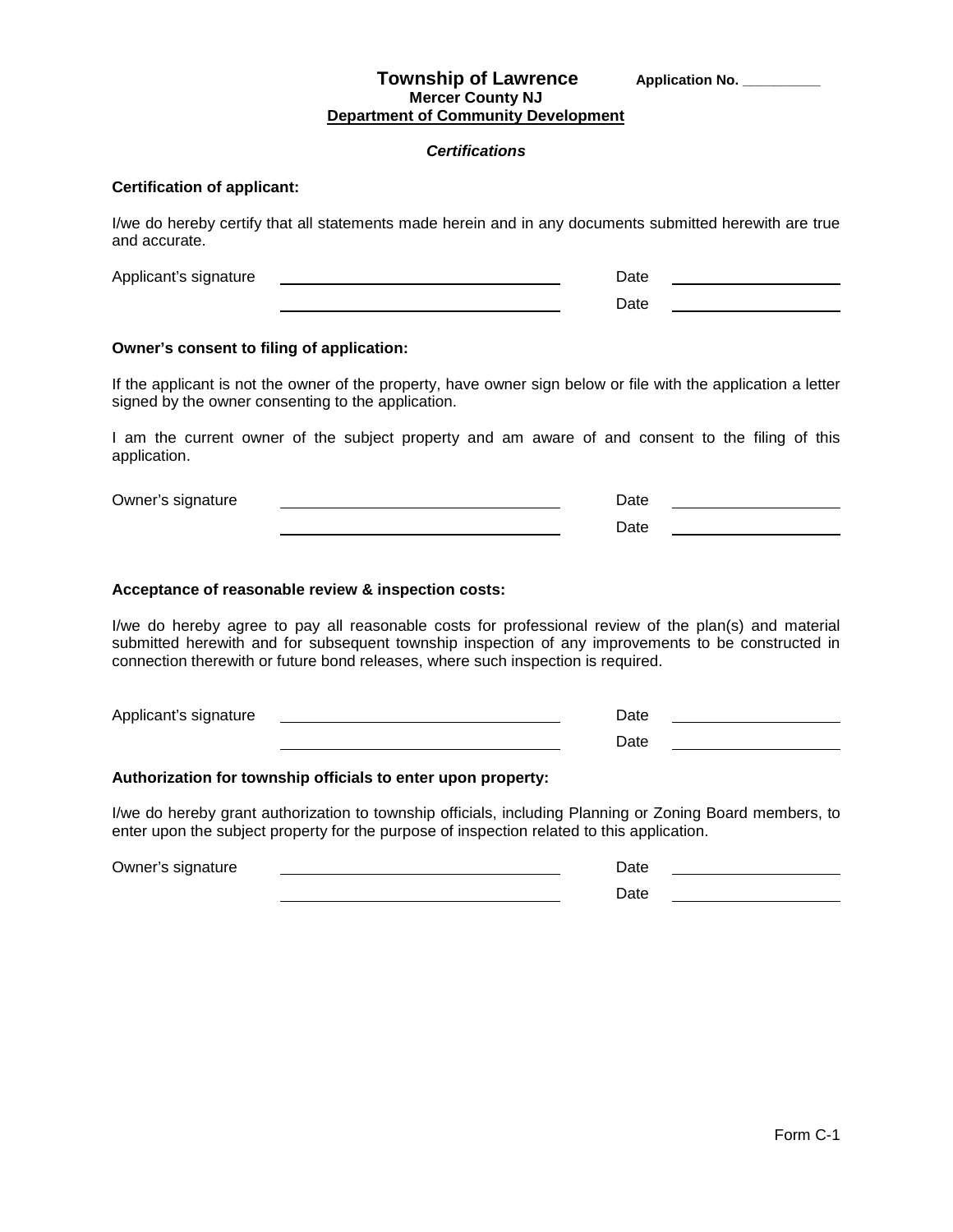# **AFFIDAVIT OF SERVICE TO NOTICE**

Township of Lawrence ) County of Mercer ) State of New Jersey )

IN RE: Application of \_\_\_\_\_\_\_\_\_\_\_\_\_\_\_\_\_\_\_\_\_\_\_\_\_\_\_\_\_\_\_\_

I, \_\_\_\_\_\_\_\_\_\_\_\_\_\_\_\_\_\_\_\_\_\_\_\_\_\_\_\_\_\_, of full age, being duly sworn according to law, upon \_\_\_\_\_\_\_\_\_\_\_\_\_\_\_ oath, depose and say: That at least ten (10) days prior to the hearing of this application, I gave or caused to be given written notice thereof, IN THE FORM ATTACHED HERETO, and in the manner herein set forth, to all parties upon whom the New Jersey Revised Statutes require such notice to be served as follows:

- 1. To all property owners within 200' of the property to be affected by this application, by sending said notice by registered or certified mail to the last known address of the property owner or owners as shown by the most recent tax lists of the municipality, or by handing a copy of said notice to said property owner(s); and
- 2. If the property to be affected by this application is situated within 200' of an adjoining municipality, by sending a copy of said notice by registered or certified mail to the Municipal Clerk of such adjoining municipality and the County Planning Board of the County in which said adjoining municipality is located and the County Planning Board of Mercer County.
- 3. If the property to be affected by this application adjoins a County road or other County lands, by sending a copy of said notice by registered or certified mail to the County Planning Board of Mercer County.
- 4. If this application involves property abutting upon or adjacent to a State Highway, by sending a copy of said notice by registered or certified mail to the Commissioner of the New Jersey Department of Transportation.

A true list of names of said property owners, Clerks, boards and/or agencies served, with their addresses, and stating the date and manner of service upon each is as follows: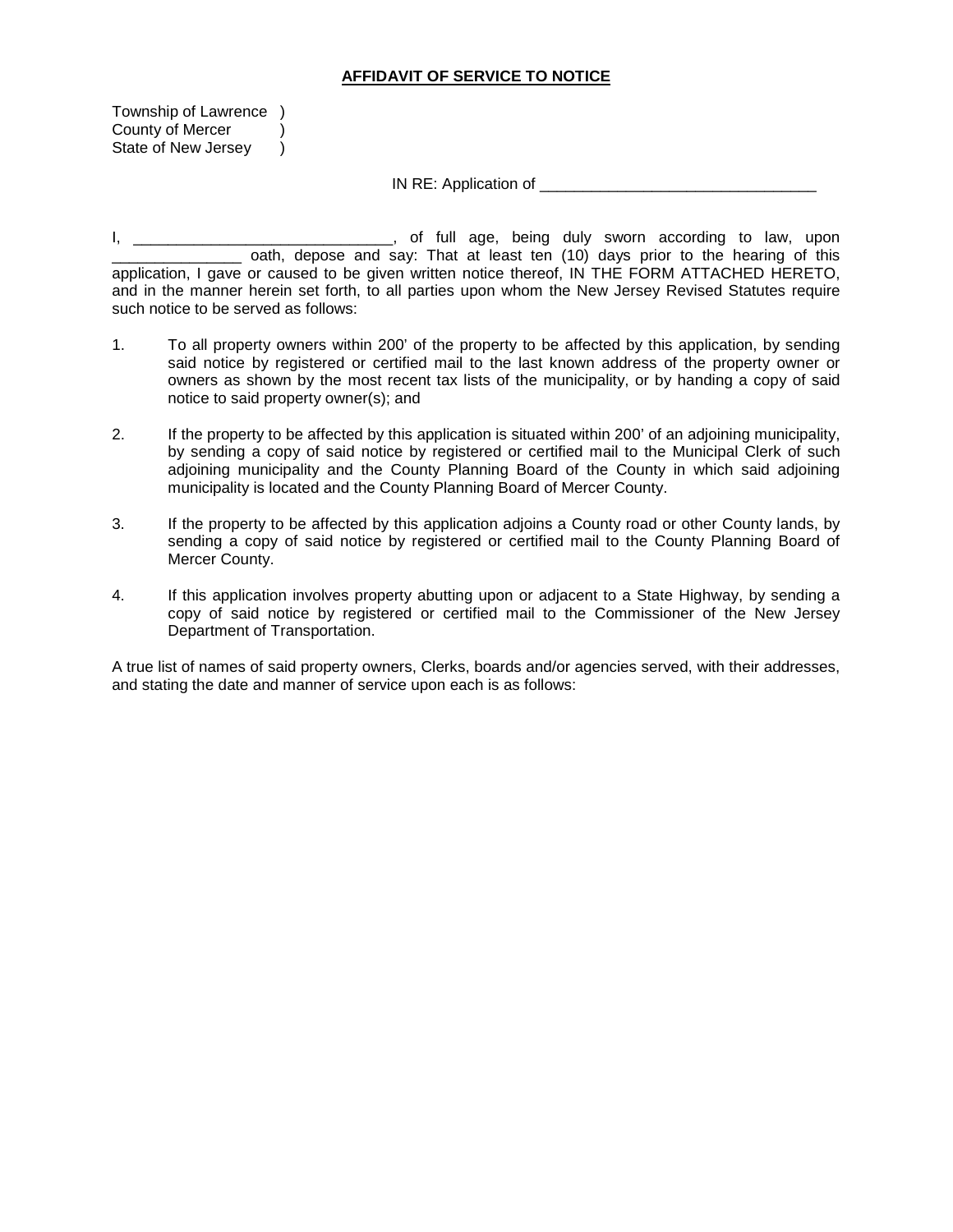| Name/Address                                                                            | Date<br>Served | Personal<br>Service | Certified or<br><b>Registered Mail</b> |
|-----------------------------------------------------------------------------------------|----------------|---------------------|----------------------------------------|
|                                                                                         |                |                     |                                        |
|                                                                                         |                |                     |                                        |
|                                                                                         |                |                     |                                        |
|                                                                                         |                |                     |                                        |
|                                                                                         |                |                     |                                        |
|                                                                                         |                |                     |                                        |
|                                                                                         |                |                     |                                        |
|                                                                                         |                |                     |                                        |
|                                                                                         |                |                     |                                        |
|                                                                                         |                |                     |                                        |
|                                                                                         |                |                     |                                        |
|                                                                                         |                |                     |                                        |
|                                                                                         |                |                     |                                        |
|                                                                                         |                |                     |                                        |
|                                                                                         |                |                     |                                        |
|                                                                                         |                |                     |                                        |
|                                                                                         |                |                     |                                        |
|                                                                                         |                |                     |                                        |
|                                                                                         |                |                     |                                        |
|                                                                                         |                |                     |                                        |
|                                                                                         |                |                     |                                        |
|                                                                                         |                |                     |                                        |
|                                                                                         |                |                     |                                        |
|                                                                                         |                |                     |                                        |
|                                                                                         |                |                     | Signature Applicant                    |
| Sworn to and subscribed before me this<br><u>__________</u> day of _____________, 20__. |                |                     |                                        |
|                                                                                         |                |                     |                                        |

CAUTION: This affidavit must be filed with the Division of Planning and Redevelopment at least the Friday prior to the meeting at which this application is scheduled.

\_\_\_\_\_\_\_\_\_\_\_\_\_\_\_\_\_\_\_\_\_\_\_\_\_\_\_\_\_\_\_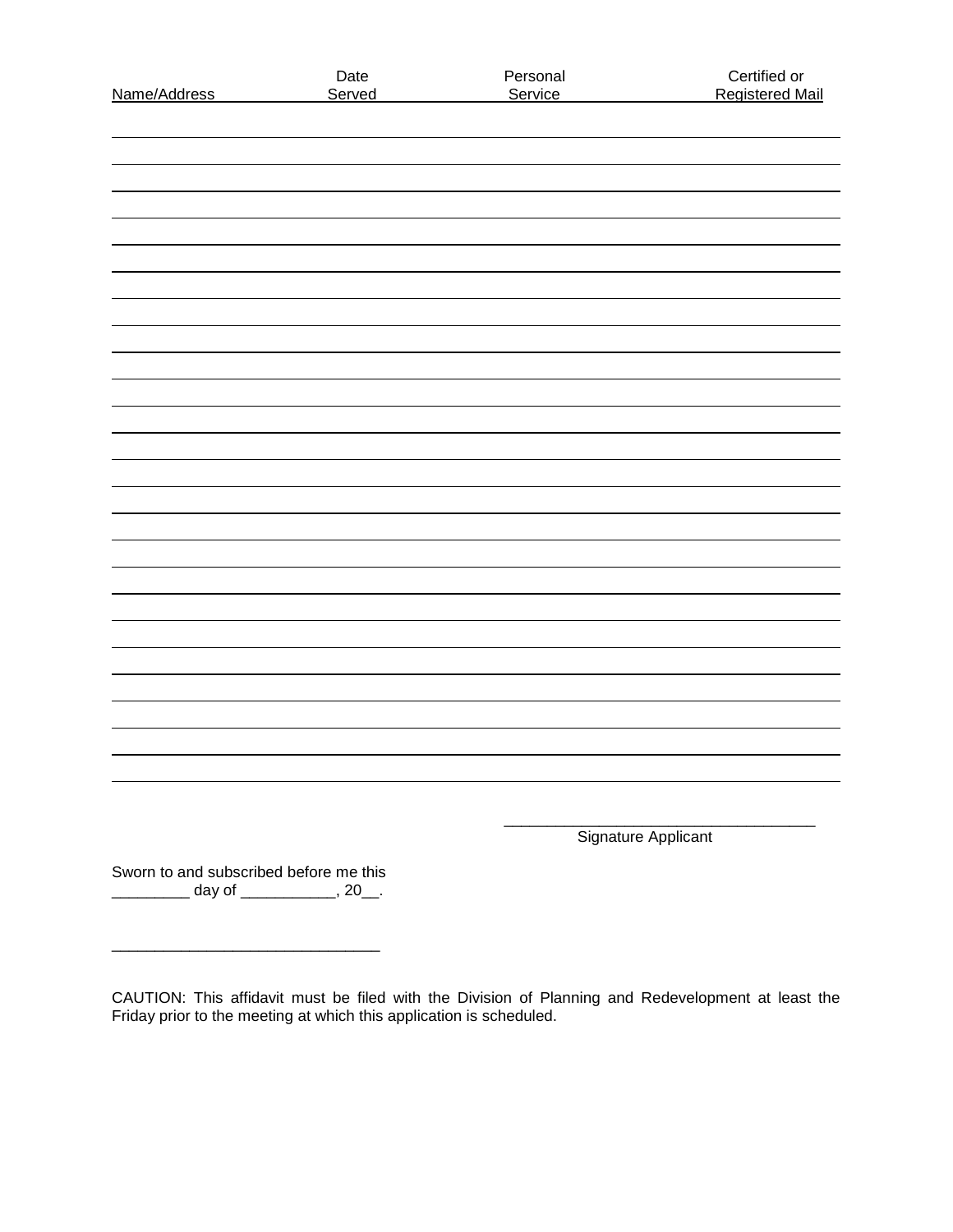# **N O T I C E**

File No. \_\_\_\_\_\_\_\_\_\_\_\_\_\_\_\_\_\_\_\_\_

NOTICE is hereby given that on the \_\_\_\_\_\_\_\_\_\_\_\_ day of \_\_\_\_\_\_\_\_\_\_\_\_\_\_\_\_\_\_\_\_\_, 20\_\_, at 7:00 p.m. in the Lower Level Conference Room in The Municipal Building, 2207 Lawrenceville Road, Lawrenceville NJ 08648, the Lawrence Township Zoning Board of Adjustment will hold a hearing on the appeal or application of the undersigned, at which time and place all interested parties will be given an opportunity to be heard:

**LOCATION OF PREMISES – STREET ADDRESS AND BLOCK(s) / LOT(s):**

## **NAME AND NATURE OF APPEAL OR APPLICATION:**

and any other variances and/or waivers that are found to be required:

Copies of the application and plan are available for inspection at the office of the Lawrence Township Planning and Redevelopment, Municipal Building, weekdays (except holidays), between the hours of 8:30 a.m. and 4:30 p.m.

By: \_\_\_\_\_\_\_\_\_\_\_\_\_\_\_\_\_\_\_\_\_\_\_\_\_\_\_\_\_\_\_\_\_\_\_\_\_\_\_

Appellant or Applicant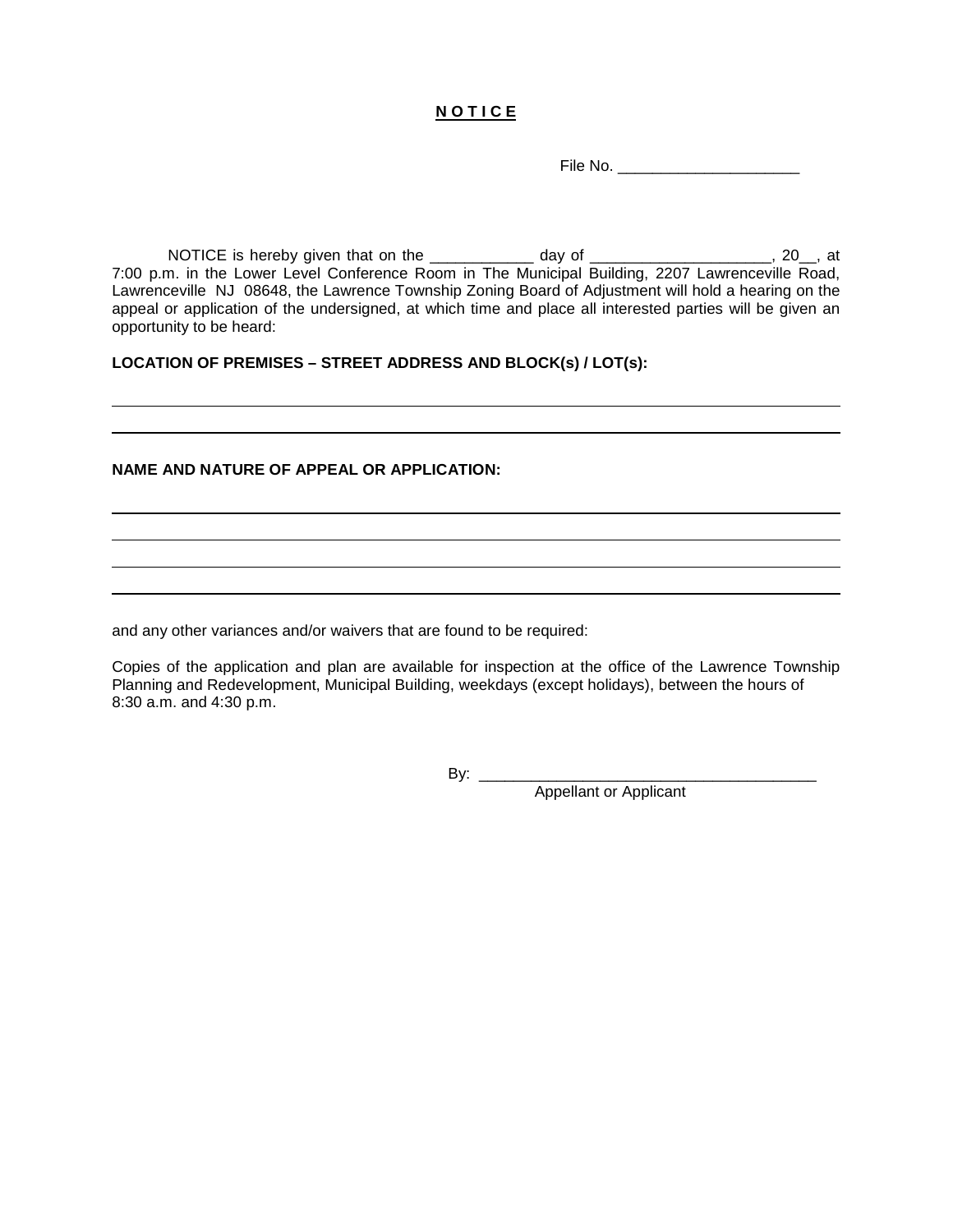## Township of Lawrence Application No. \_\_\_\_\_\_\_\_\_ **Mercer County NJ Department of Community Development**

*Appeal from decision of Administrative Officer*

# **NOTICE OF APPEAL**

| TAKE NOTICE that the undersigned, owner of premises in the Township of Lawrence designated                           |  |  |  |  |  |
|----------------------------------------------------------------------------------------------------------------------|--|--|--|--|--|
| on township tax map page $\_\_\_\_$ as Block(s) $\_\_\_\_\_\_$ Lot(s) $\_\_\_\_\_$ Lot(s) $\_\_\_\_\_$ ("Premises"), |  |  |  |  |  |
|                                                                                                                      |  |  |  |  |  |
|                                                                                                                      |  |  |  |  |  |
| and has permission of the owner and has sought relief from the administrative officer, hereby appeals to             |  |  |  |  |  |
| the Zoning Board of Adjustment from the order, determination, or decision of said administrative officer             |  |  |  |  |  |
|                                                                                                                      |  |  |  |  |  |
|                                                                                                                      |  |  |  |  |  |
| the reason for that action (attach any correspondence):                                                              |  |  |  |  |  |
|                                                                                                                      |  |  |  |  |  |

TAKE FURTHER NOTICE that you are hereby required to immediately transmit to the Secretary of the Zoning Board of Adjustment and the statute in which such case made and provides.

Dated: \_\_\_\_\_\_\_\_\_\_\_\_\_\_\_\_

 $\overline{\phantom{a}}$ 

Appellant

**(NOTE: THIS NOTICE OF APPEAL MUST BE SERVED UPON THE ADMINISTRATIVE OFFICER FROM WHOM THE APPEAL IS TAKEN WITHIN 20 DAYS OF THE DATE OF THE ACTION WHICH IS APPEALED).**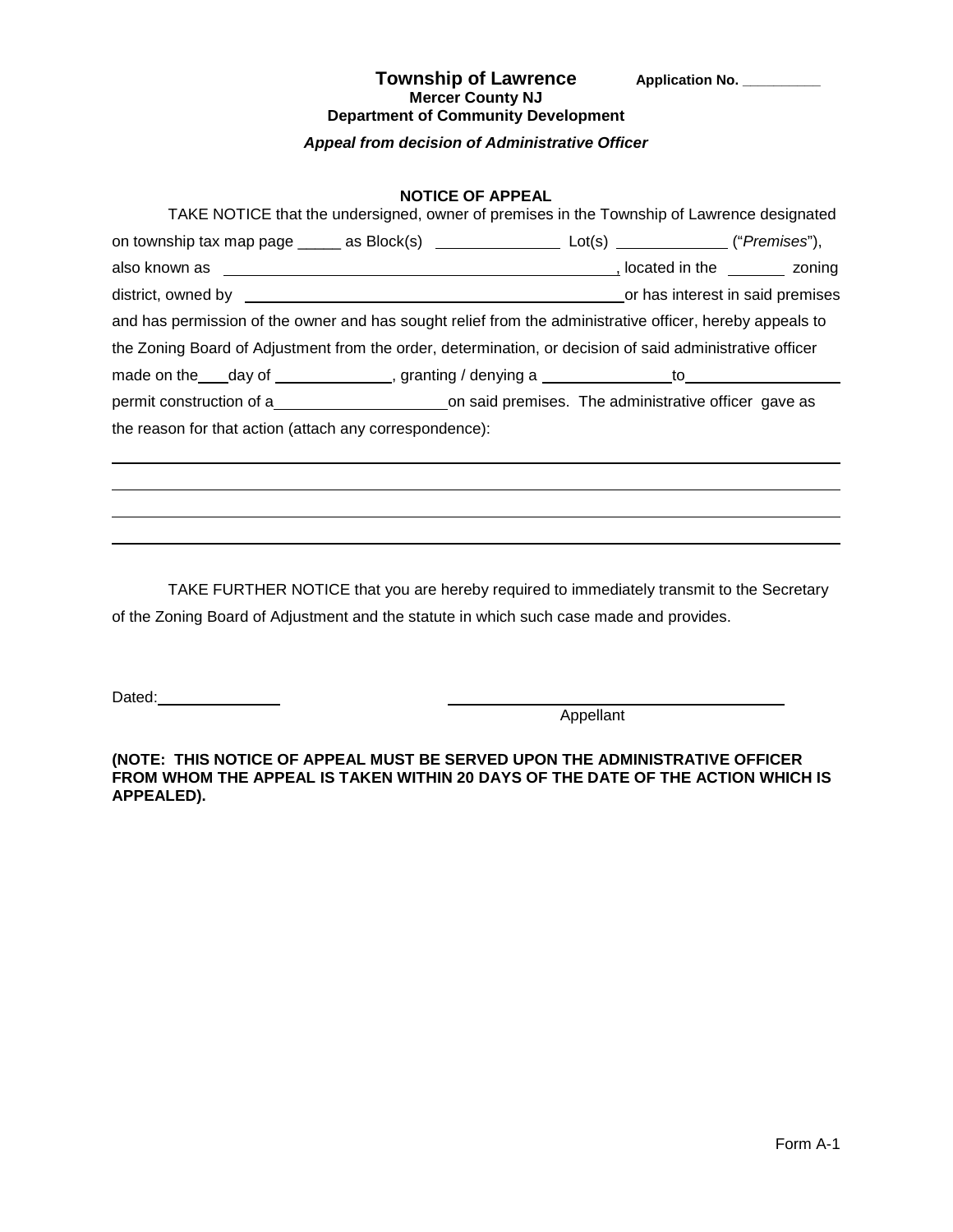#### **Township of Lawrence** Application No. **Mercer County NJ Department of Community Development**

**Bulk Variance (Homeowner)**

(Attach additional pages as necessary)

Request is hereby made for permission to erect, alter or convert a  $\frac{1}{\sqrt{2}}$  contrary to the requirements of  $\S$  of the Land Use Ordinance, or for other relief as follows: 1. Is the property a corner lot? 2. Is public sewer available to property? Public Water? 3. Explain the **EXCEPTIONAL** conditions or circumstances uniquely affecting the property involved or the structures existing on the property which would cause peculiar and exceptional practical difficulties or undue hardship and which do not apply generally to other properties in the same zone or neighborhood or Explain how the purposes of the municipal land use law would be advanced by the proposed deviation(s) from the zoning ordinance requirements and how the benefits of the proposed deviation(s) would be advanced by the benefits of the proposed deviation(s) would substantially outweigh any detriment: 4. State how the proposed variance(s) can be granted without substantial detriment to the public good.

5. State how the proposed variance(s) will not substantially impair the intent and purpose of the zone plan and zoning ordinance:

(continued next page)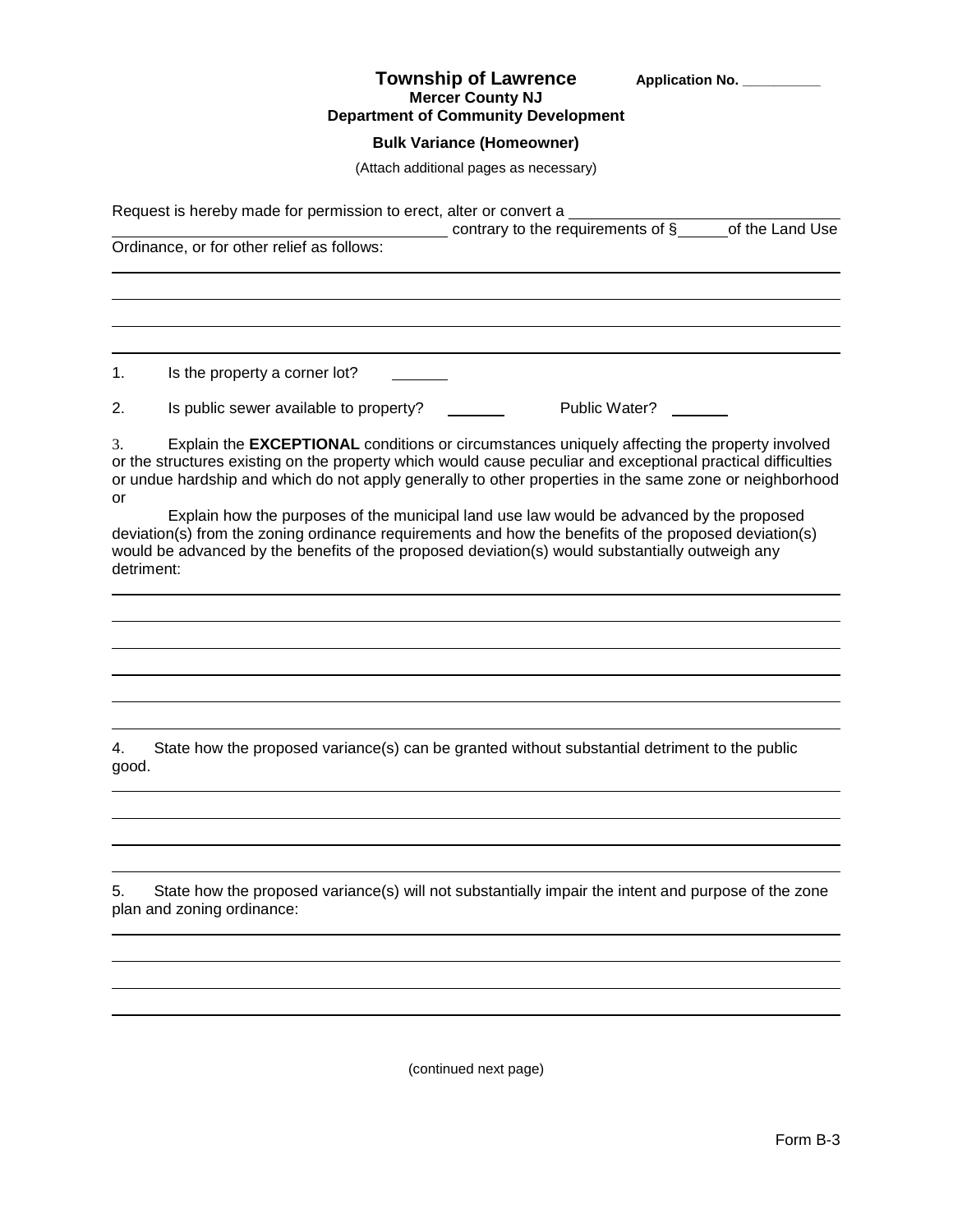| <b>Township of Lawrence</b>                |
|--------------------------------------------|
| <b>Mercer County NJ</b>                    |
| <b>Department of Community Development</b> |

# **Bulk Variance (Homeowner)**

(Attach additional pages as necessary)

6. Explain what efforts have been made by the applicant to acquire adjoining lands so as to reduce the extent of the variance or eliminate the necessity for the variance.

7. Has there been any previous appeal, request, or application to this or any other Township Boards or the Building Inspector involving these premises?

| Yes | No |
|-----|----|
|     |    |

If Yes, state the nature, date, application no. and disposition of said matter.

(continued next page)